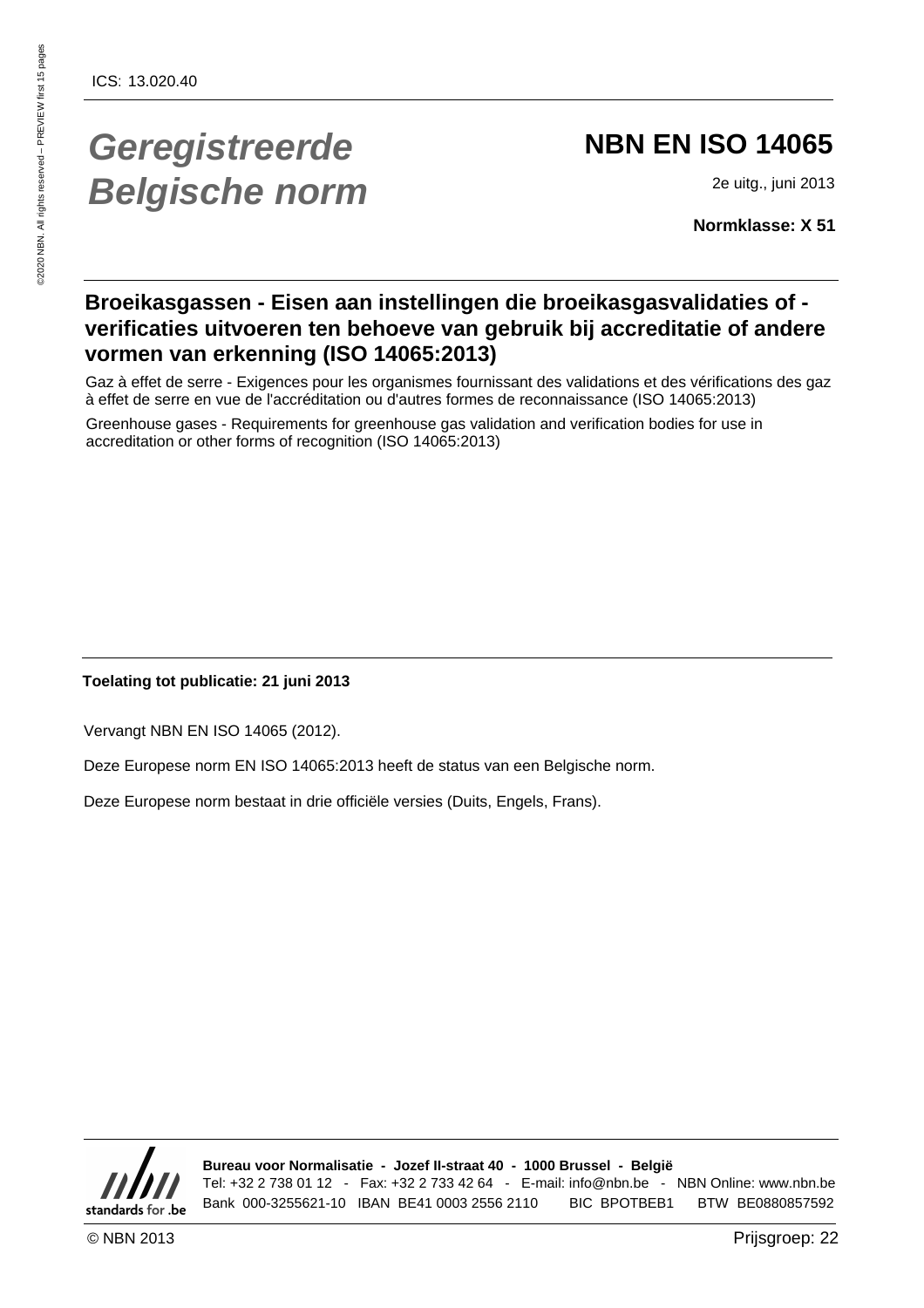### **norme belge enregistrée**

#### **NBN EN ISO 14065**

2e éd., juin 2013

**Indice de classement: X 51**

#### **Gaz à effet de serre - Exigences pour les organismes fournissant des validations et des vérifications des gaz à effet de serre en vue de l'accréditation ou d'autres formes de reconnaissance (ISO 14065:2013)**

Broeikasgassen - Eisen aan instellingen die broeikasgasvalidaties of -verificaties uitvoeren ten behoeve van gebruik bij accreditatie of andere vormen van erkenning (ISO 14065:2013)

Greenhouse gases - Requirements for greenhouse gas validation and verification bodies for use in accreditation or other forms of recognition (ISO 14065:2013)

#### **Autorisation de publication: 21 juin 2013**

Remplace NBN EN ISO 14065 (2012).

La présente norme européenne EN ISO 14065:2013 a le statut d'une norme belge.

La présente norme européenne existe en trois versions officielles (allemand, anglais, français).



**Bureau de Normalisation - rue Joseph II 40 - 1000 Bruxelles - Belgique** Tél: +32 2 738 01 12 - Fax: +32 2 733 42 64 - E-mail: info@nbn.be - NBN Online: www.nbn.be Banque 000-3255621-10 IBAN BE41 0003 2556 2110 BIC BPOTBEB1 TVA BE0880857592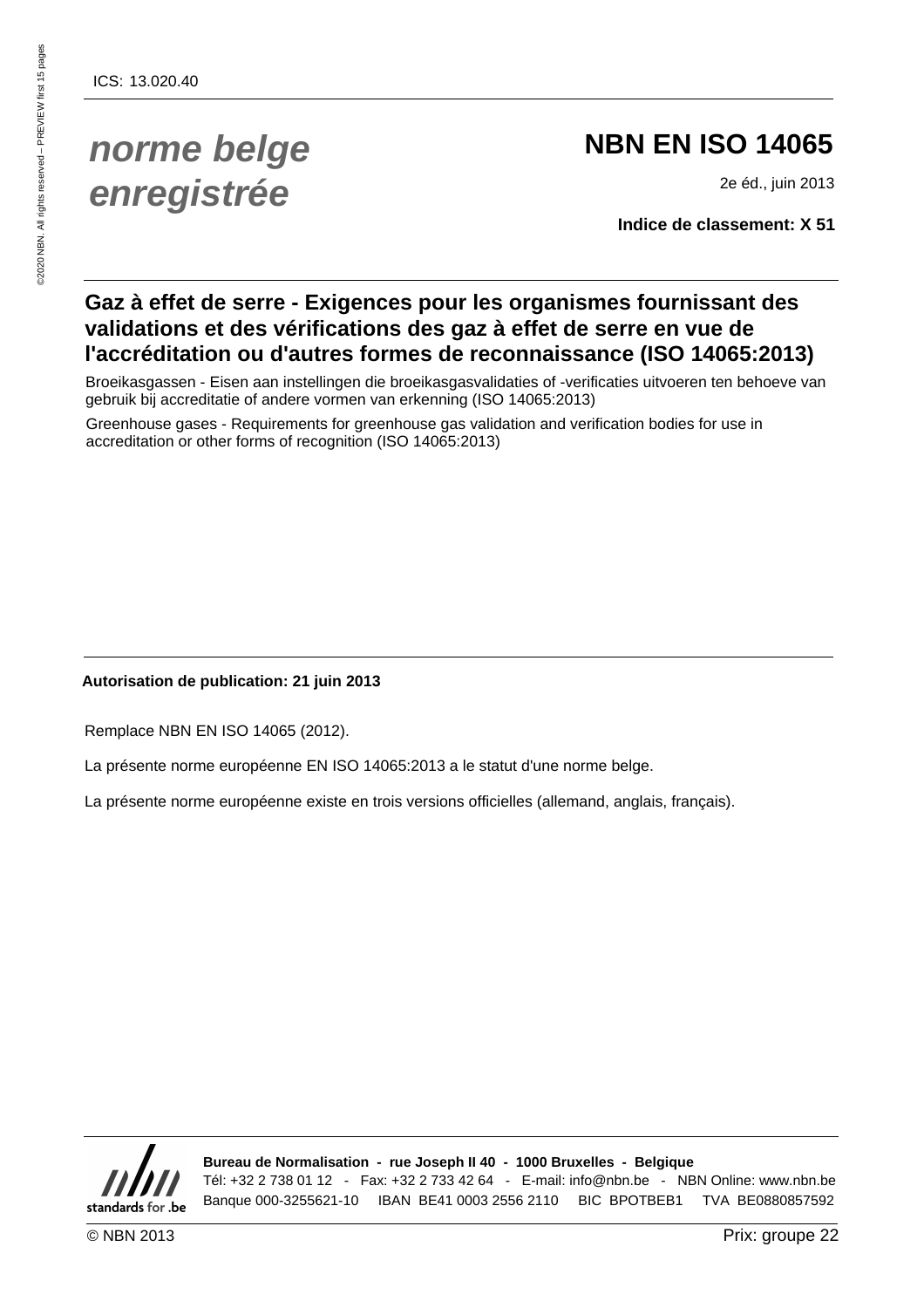# EUROPEAN STANDARD NORME EUROPÉENNE EUROPÄISCHE NORM **NBN EN ISO 14065 (2013)**<br>
FUROPEAN STANDARD<br>
NORME EUROPÉENNE<br>
EUROPÄISCHE NORM<br>
April 2<br>
ICS 13.020.40<br> **ESPERENTE FORM**<br>
April 2<br> **ESPERENTE RORM**

#### **EN ISO 14065**

April 2013

ICS 13.020.40 Supersedes EN ISO 14065:2012

English Version

#### Greenhouse gases - Requirements for greenhouse gas validation and verification bodies for use in accreditation or other forms of recognition (ISO 14065:2013)

Gaz à effet de serre - Exigences pour les organismes fournissant des validations et des vérifications des gaz à effet de serre en vue de l'accréditation ou d'autres formes de reconnaissance (ISO 14065:2013)

Treibhausgase - Anforderungen an Validierungs- und Verifizierungsstellen für Treibhausgase zur Anwendung bei der Akkreditierung oder anderen Formen der Anerkennung (ISO 14065:2013)

This European Standard was approved by CEN on 2 April 2013.

CEN members are bound to comply with the CEN/CENELEC Internal Regulations which stipulate the conditions for giving this European Standard the status of a national standard without any alteration. Up-to-date lists and bibliographical references concerning such national standards may be obtained on application to the CEN-CENELEC Management Centre or to any CEN member.

This European Standard exists in three official versions (English, French, German). A version in any other language made by translation under the responsibility of a CEN member into its own language and notified to the CEN-CENELEC Management Centre has the same status as the official versions.

CEN members are the national standards bodies of Austria, Belgium, Bulgaria, Croatia, Cyprus, Czech Republic, Denmark, Estonia, Finland, Former Yugoslav Republic of Macedonia, France, Germany, Greece, Hungary, Iceland, Ireland, Italy, Latvia, Lithuania, Luxembourg, Malta, Netherlands, Norway, Poland, Portugal, Romania, Slovakia, Slovenia, Spain, Sweden, Switzerland, Turkey and United Kingdom.



EUROPEAN COMMITTEE FOR STANDARDIZATION COMITÉ EUROPÉEN DE NORMALISATION EUROPÄISCHES KOMITEE FÜR NORMUNG

**Management Centre: Avenue Marnix 17, B-1000 Brussels**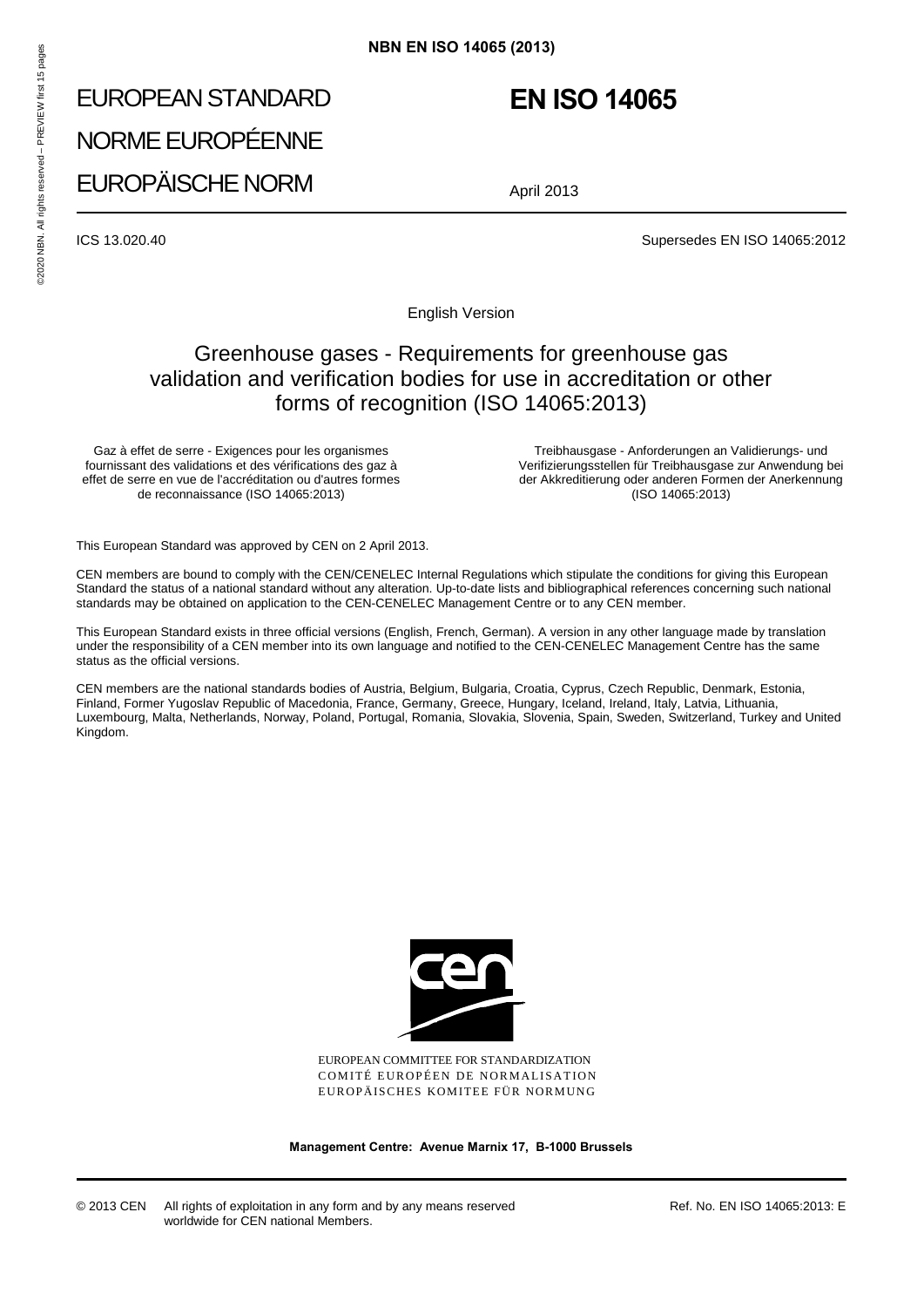#### **EN ISO 14065:2013 (E)**

#### **Contents** Page

| <b>NBN EN ISO 14065 (2013)</b> |                                                                                      |
|--------------------------------|--------------------------------------------------------------------------------------|
|                                |                                                                                      |
|                                |                                                                                      |
|                                |                                                                                      |
|                                |                                                                                      |
|                                |                                                                                      |
|                                |                                                                                      |
|                                |                                                                                      |
|                                | Page                                                                                 |
|                                |                                                                                      |
|                                |                                                                                      |
|                                |                                                                                      |
|                                |                                                                                      |
|                                | Annex ZA (informative) Relationship between this European Standard and the Essential |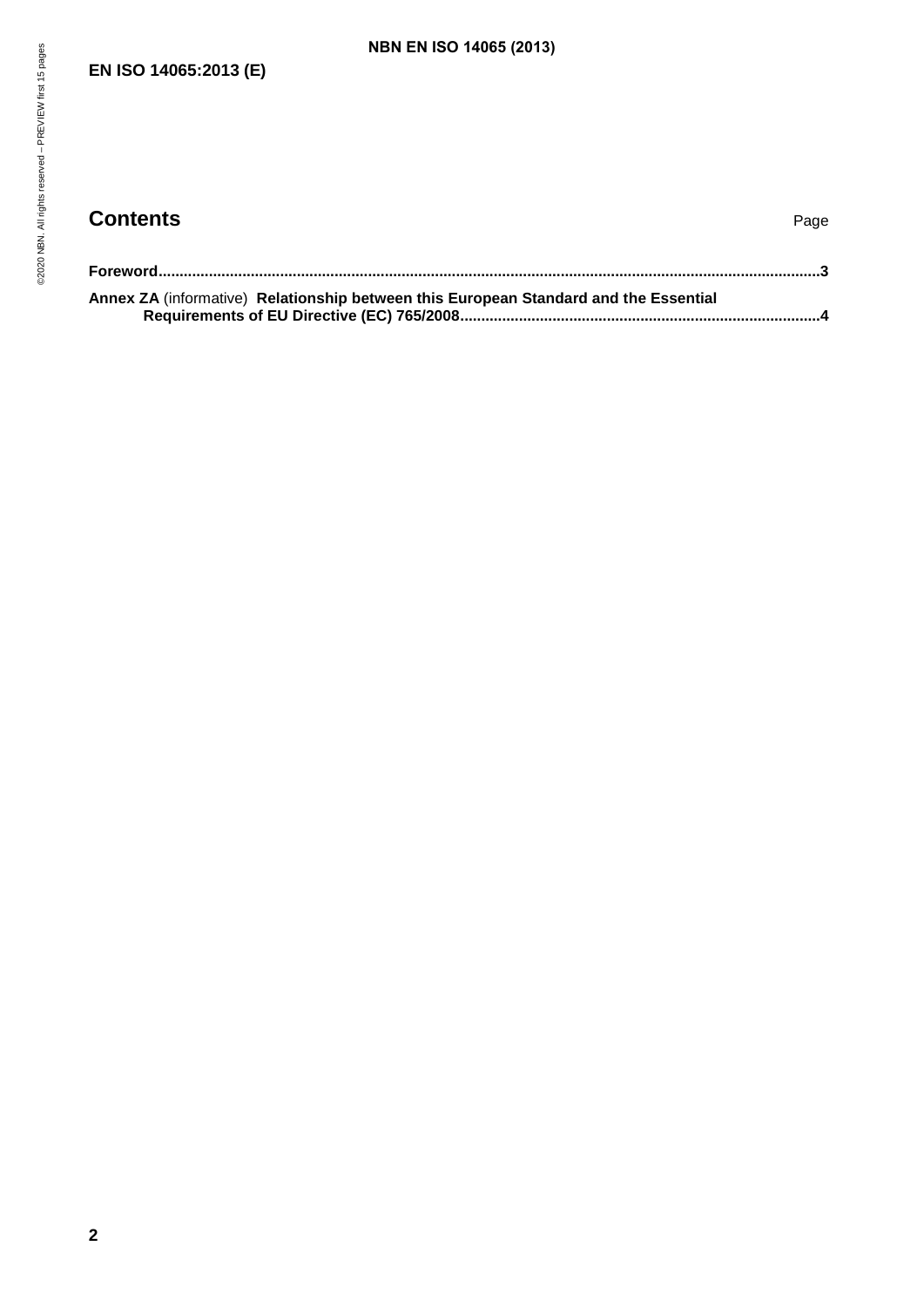#### <span id="page-4-0"></span>**Foreword**

This document (EN ISO 14065:2013) has been prepared by Technical Committee ISO/TC 207 "Environmental management". **NBN EN ISO 14065 (2013)**<br>
All rights reserved<br>
We all rights reserved<br>
We all rights document (EN ISO 14065:2013) has been prepared by Technical<br>
management".

This European Standard shall be given the status of a national standard, either by publication of an identical text or by endorsement, at the latest by October 2013, and conflicting national standards shall be withdrawn at the latest by October 2013.

Attention is drawn to the possibility that some of the elements of this document may be the subject of patent rights. CEN [and/or CENELEC] shall not be held responsible for identifying any or all such patent rights.

This document supersedes EN ISO 14065:2012.

This document has been prepared under a mandate given to CEN by the European Commission and the European Free Trade Association, and supports essential requirements of EU Directive.

For relationship with EU Directive, see informative Annex ZA, which is an integral part of this document.

According to the CEN-CENELEC Internal Regulations, the national standards organizations of the following countries are bound to implement this European Standard: Austria, Belgium, Bulgaria, Croatia, Cyprus, Czech Republic, Denmark, Estonia, Finland, Former Yugoslav Republic of Macedonia, France, Germany, Greece, Hungary, Iceland, Ireland, Italy, Latvia, Lithuania, Luxembourg, Malta, Netherlands, Norway, Poland, Portugal, Romania, Slovakia, Slovenia, Spain, Sweden, Switzerland, Turkey and the United Kingdom.

#### **Endorsement notice**

The text of ISO 14065:2013 has been approved by CEN as EN ISO 14065:2013 without any modification.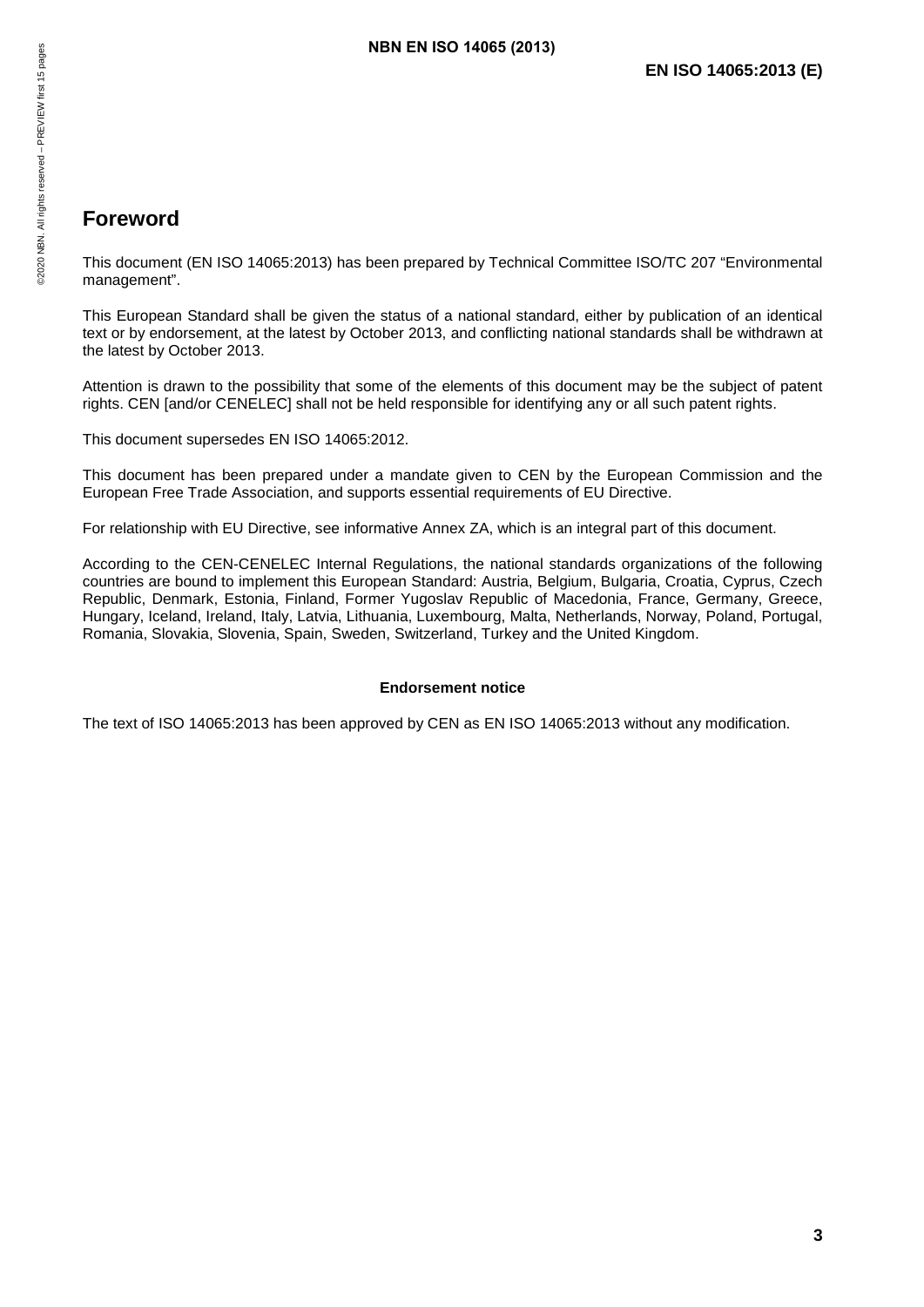#### **Annex ZA**

(informative)

# <span id="page-5-0"></span>**Relationship between this European Standard and the Essential Requirements of EU Directive (EC) 765/2008 NBN EN ISO 14065 (2013)<br>
EN ISO 14065:2013 (E)<br>
Property of the Mateum of Annex ZA<br>
(informative)<br>
Relationship between this European Stand<br>
Requirements of EU Directive (E**

This European Standard has been prepared under a mandate given to CEN by the European Commission and the European Free Trade Association to provide one means of conforming to Essential Requirements of the New Approach Directive (EC) 765/2008, New legislative framework (NLF).

Once this standard is cited in the Official Journal of the European Union under that Directive and has been implemented as a national standard in at least one Member State, compliance with the normative clauses of this standard confers, within the limits of the scope of this standard, a presumption of conformity with the relevant Essential Requirements of that Directive and associated EFTA regulations.

**WARNING** — Other requirements and other EU Directives may be applicable to the products falling within the scope of this standard.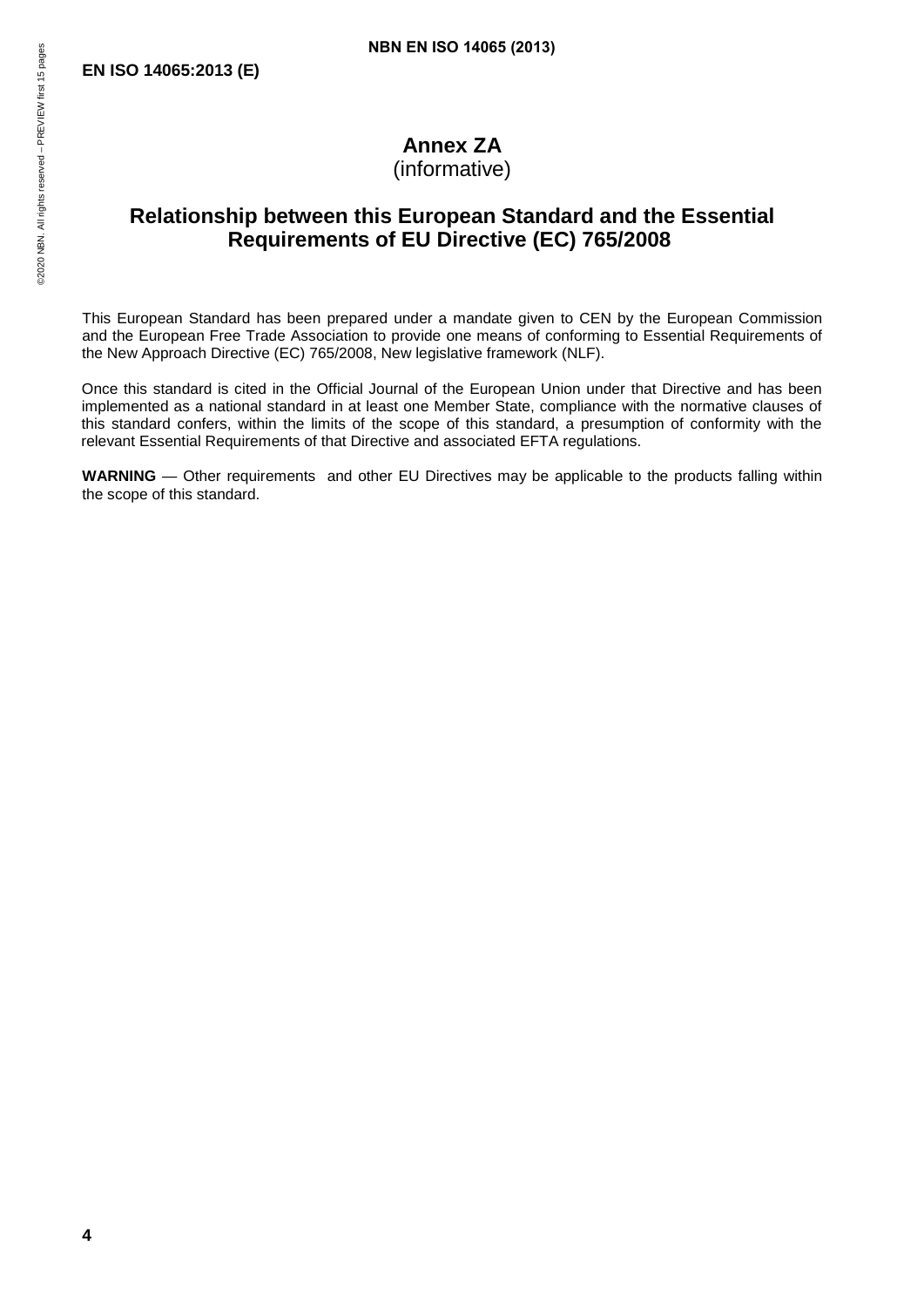# INTERNATIONAL STANDARD **NBN EN ISO 14065 (2013)**<br> *NBN EN ISO 14065 (2013)*<br> *En En ISO 14065 (2013)*<br>
STANDARD<br>
STANDARD

**ISO 14065**

Second edition 2013-04-01

#### **Greenhouse gases — Requirements for greenhouse gas validation and verification bodies for use in accreditation or other forms of recognition**

*Gaz à effet de serre — Exigences pour les organismes fournissant des validations et des vérifications des gaz à effet de serre en vue de l'accréditation ou d'autres formes de reconnaissance*



Reference number ISO 14065:2013(E)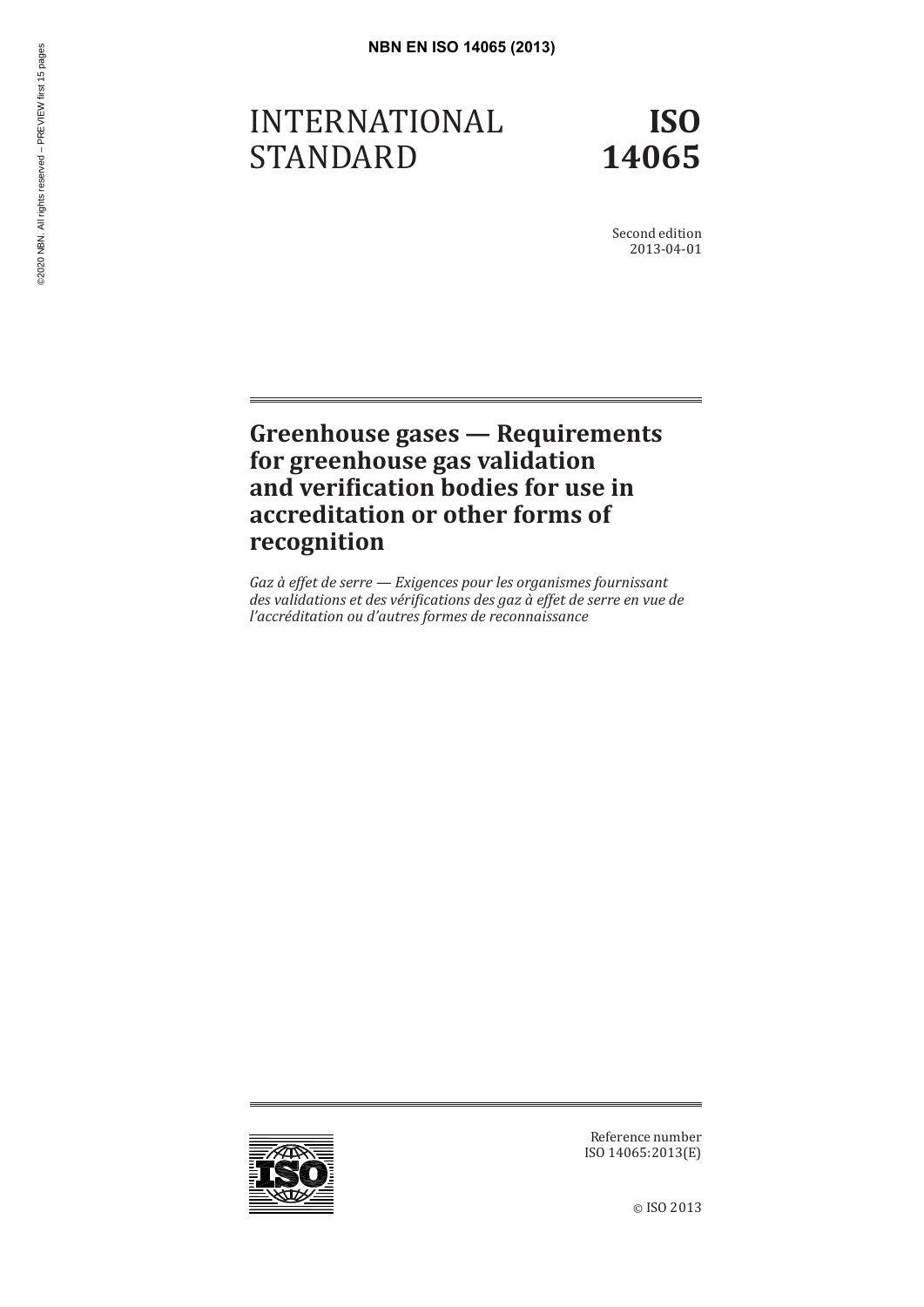# **ISO 14065:2013(E) NBN EN ISO 14065 (2013)**<br> **NBN EN ISO 14065 (2013)**<br>
<u>ENERGINENCE</u><br>
PREVIEW FIRST 15 pages<br>
PREVIEW first 15 pages<br>
PREVIEW first 15 pages<br>
PREVIEW first 15 pages<br>
PREVIEW first 15 pages in the served of the served of the



#### **COPYRIGHT PROTECTED DOCUMENT**

© ISO 2013

All rights reserved. Unless otherwise specified, no part of this publication may be reproduced or utilized otherwise in any form or by any means, electronic or mechanical, including photocopying, or posting on the internet or an intranet, without prior written permission. Permission can be requested from either ISO at the address below or ISO's member body in the country of the requester.

ISO copyright office Case postale 56 • CH-1211 Geneva 20 Tel. + 41 22 749 01 11 Fax + 41 22 749 09 47 E-mail copyright@iso.org Web www.iso.org

Published in Switzerland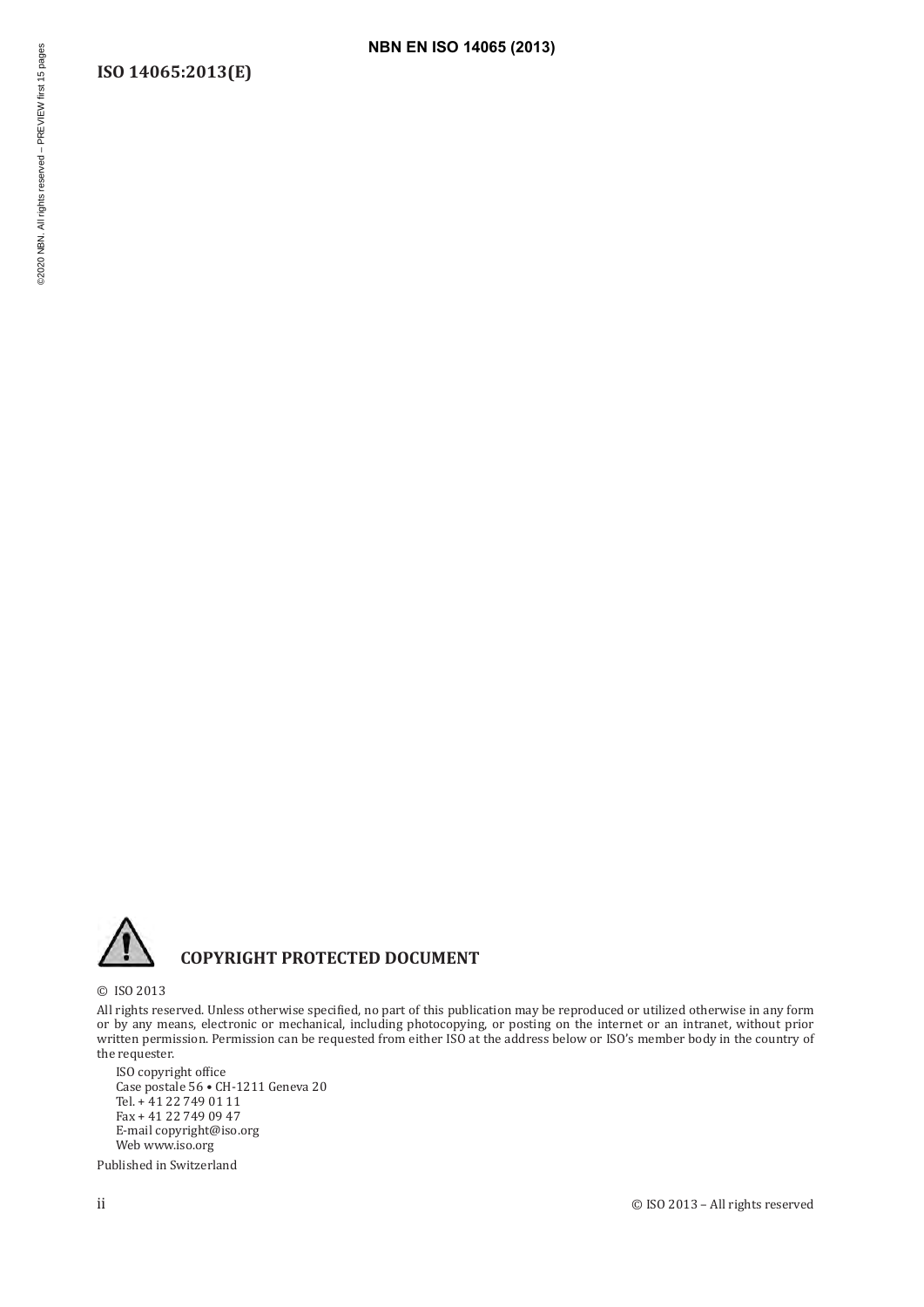#### **NBN EN ISO 14065 (2013)**

#### **Contents**

| 1  |                                                                                                                                                                                                                                |  |
|----|--------------------------------------------------------------------------------------------------------------------------------------------------------------------------------------------------------------------------------|--|
| 2  |                                                                                                                                                                                                                                |  |
| 3  |                                                                                                                                                                                                                                |  |
|    | 3.1                                                                                                                                                                                                                            |  |
|    | 3.2                                                                                                                                                                                                                            |  |
|    | 3.3                                                                                                                                                                                                                            |  |
|    | 3.4                                                                                                                                                                                                                            |  |
| 4  |                                                                                                                                                                                                                                |  |
|    | 4.1                                                                                                                                                                                                                            |  |
|    | 4.2                                                                                                                                                                                                                            |  |
|    | 4.3                                                                                                                                                                                                                            |  |
|    | 4.4                                                                                                                                                                                                                            |  |
|    | 4.5<br>4.6                                                                                                                                                                                                                     |  |
|    |                                                                                                                                                                                                                                |  |
| 5  |                                                                                                                                                                                                                                |  |
|    | 5.1<br>5.2                                                                                                                                                                                                                     |  |
|    | 5.3                                                                                                                                                                                                                            |  |
|    | 5.4                                                                                                                                                                                                                            |  |
|    | 5.5                                                                                                                                                                                                                            |  |
| 6  |                                                                                                                                                                                                                                |  |
|    | 6.1                                                                                                                                                                                                                            |  |
|    | 6.2                                                                                                                                                                                                                            |  |
|    | Deployment of personnel <b>Executive Contact 20</b><br>6.3                                                                                                                                                                     |  |
|    | 6.4                                                                                                                                                                                                                            |  |
|    | 6.5                                                                                                                                                                                                                            |  |
|    | 6.6<br>Outsourcing 12                                                                                                                                                                                                          |  |
| 7  |                                                                                                                                                                                                                                |  |
|    | 7.1                                                                                                                                                                                                                            |  |
|    | 7.2                                                                                                                                                                                                                            |  |
|    | 7.3<br>7.4                                                                                                                                                                                                                     |  |
|    | 7.5                                                                                                                                                                                                                            |  |
|    |                                                                                                                                                                                                                                |  |
| 8  | 8.1                                                                                                                                                                                                                            |  |
|    | 8.2                                                                                                                                                                                                                            |  |
|    | 8.3                                                                                                                                                                                                                            |  |
|    | 8.4                                                                                                                                                                                                                            |  |
|    | 8.5                                                                                                                                                                                                                            |  |
|    | 8.6                                                                                                                                                                                                                            |  |
|    | 8.7                                                                                                                                                                                                                            |  |
| 9  |                                                                                                                                                                                                                                |  |
| 10 | Complaints 26 and 26 and 26 and 26 and 26 and 26 and 26 and 26 and 26 and 26 and 26 and 26 and 26 and 26 and 26 and 26 and 26 and 26 and 26 and 26 and 26 and 26 and 26 and 26 and 26 and 26 and 26 and 26 and 26 and 26 and 2 |  |
| 11 |                                                                                                                                                                                                                                |  |
| 12 |                                                                                                                                                                                                                                |  |
|    | Annex A (informative) Relationships between the application of ISO 14065 and ISO 14064-1,                                                                                                                                      |  |
|    |                                                                                                                                                                                                                                |  |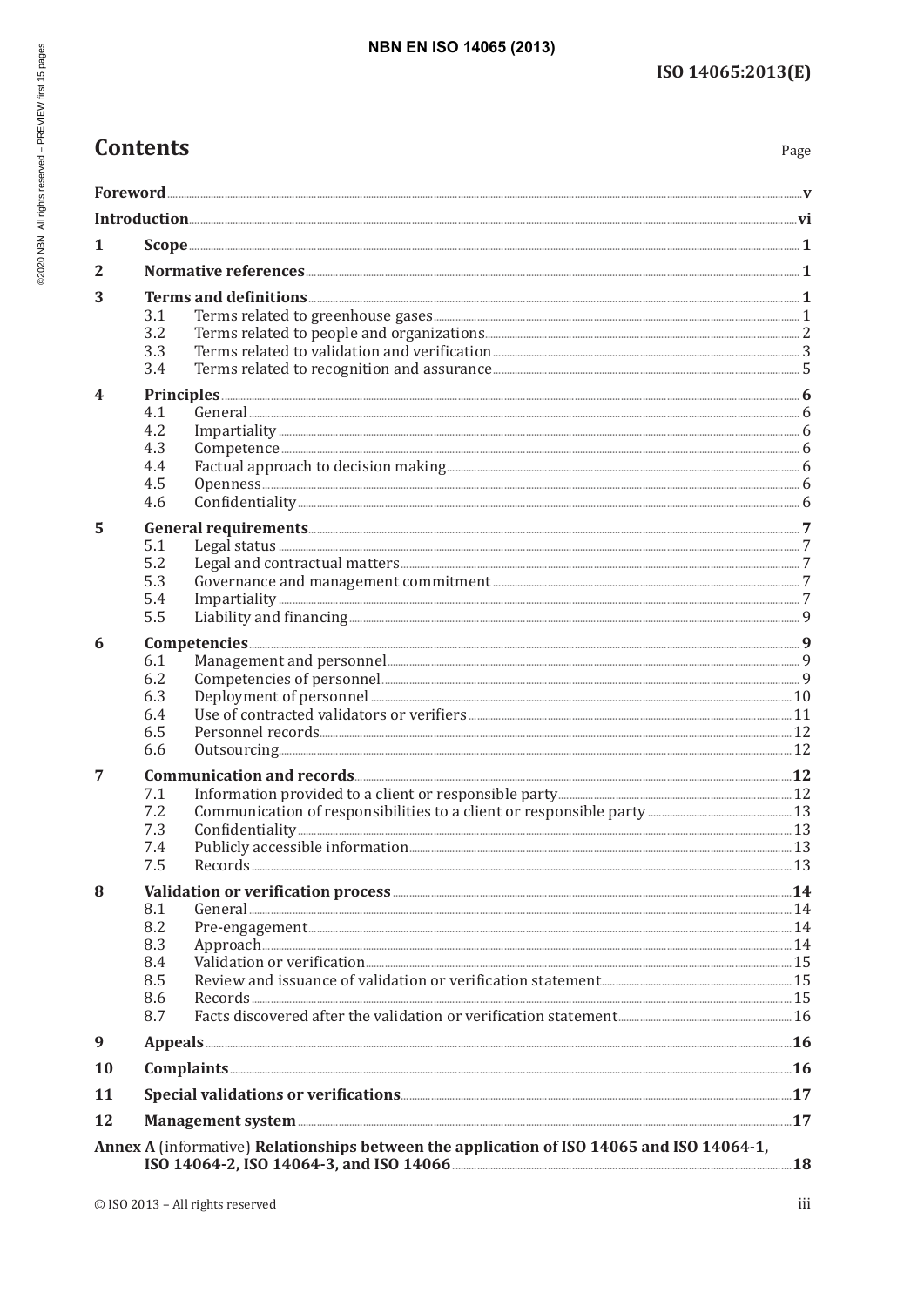#### **ISO 14065:2013(E)**

| <b>NBN EN ISO 14065 (2013)</b>                                                          |    |
|-----------------------------------------------------------------------------------------|----|
| ISO 14065:2013(E)                                                                       |    |
|                                                                                         |    |
| Annex C (informative) Comparison of validation and verification process requirements of | 24 |
|                                                                                         |    |
|                                                                                         |    |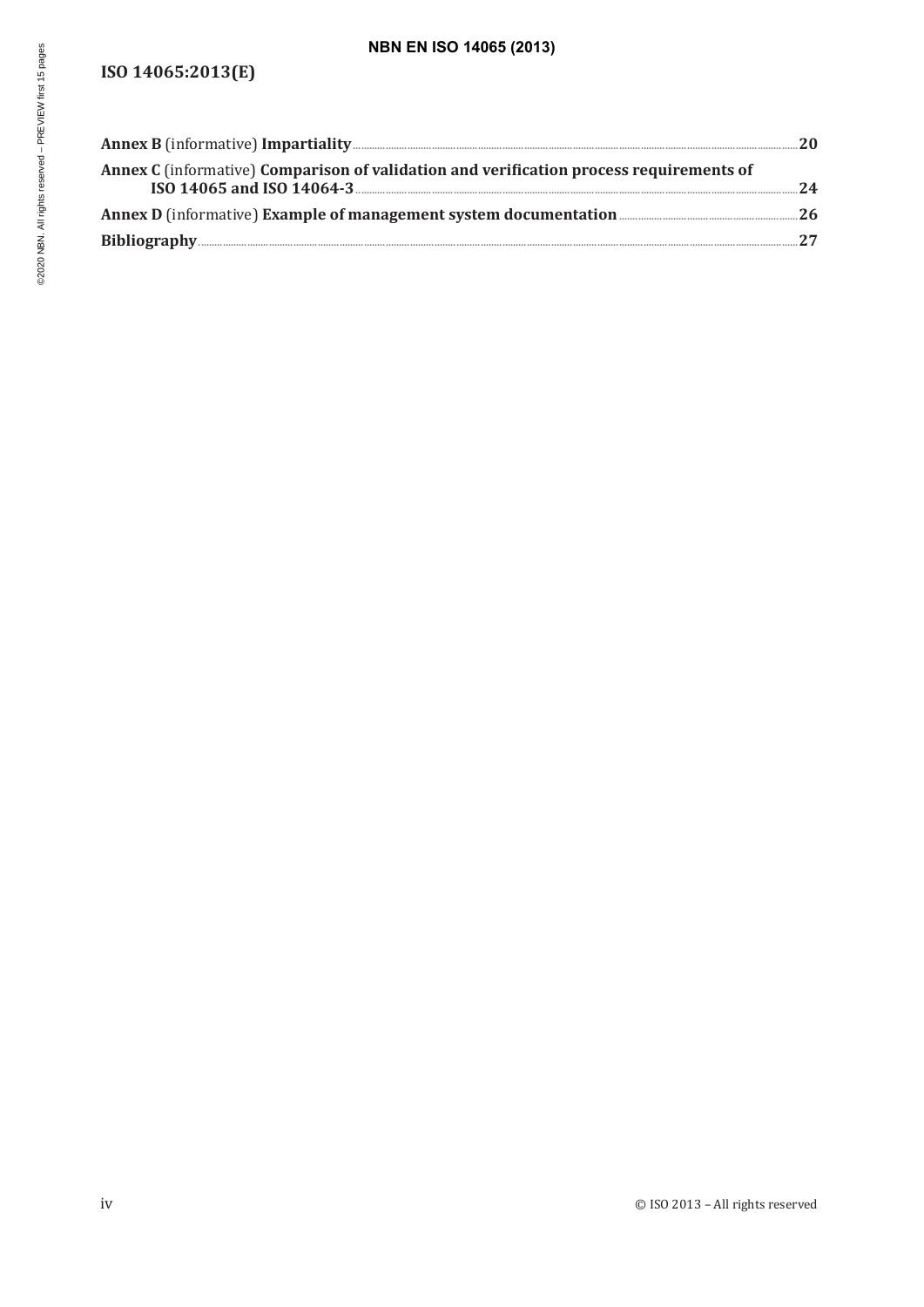#### **Foreword**

ISO (the International Organization for Standardization) is a worldwide federation of national standards bodies (ISO member bodies). The work of preparing International Standards is normally carried out through ISO technical committees. Each member body interested in a subject for which a technical committee has been established has the right to be represented on that committee. International organizations, governmental and non-governmental, in liaison with ISO, also take part in the work. ISO collaborates closely with the International Electrotechnical Commission (IEC) on all matters of electrotechnical standardization. **NBN EN ISO 14065 (2013)**<br> **NBN EN ISO 14065 (2013)**<br> **Foreword**<br>
ISO (the International Organization for Standardization) is a worldy<br>
bodies (ISO member bodies). The work of preparing Internationa<br>
through ISO technical

International Standards are drafted in accordance with the rules given in the ISO/IEC Directives, Part 2.

The main task of technical committees is to prepare International Standards. Draft International Standards adopted by the technical committees are circulated to the member bodies for voting. Publication as an International Standard requires approval by at least 75 % of the member bodies casting a vote.

Attention is drawn to the possibility that some of the elements of this document may be the subject of patent rights. ISO shall not be held responsible for identifying any or all such patent rights.

ISO14065 was prepared by Technical Committee ISO/TC 207, *Environmental management*, Subcommittee SC 7, *Green house gas management and related activities*.

This second edition cancels and replaces the first edition (ISO 14065:2007), of which it constitutes a minor revision.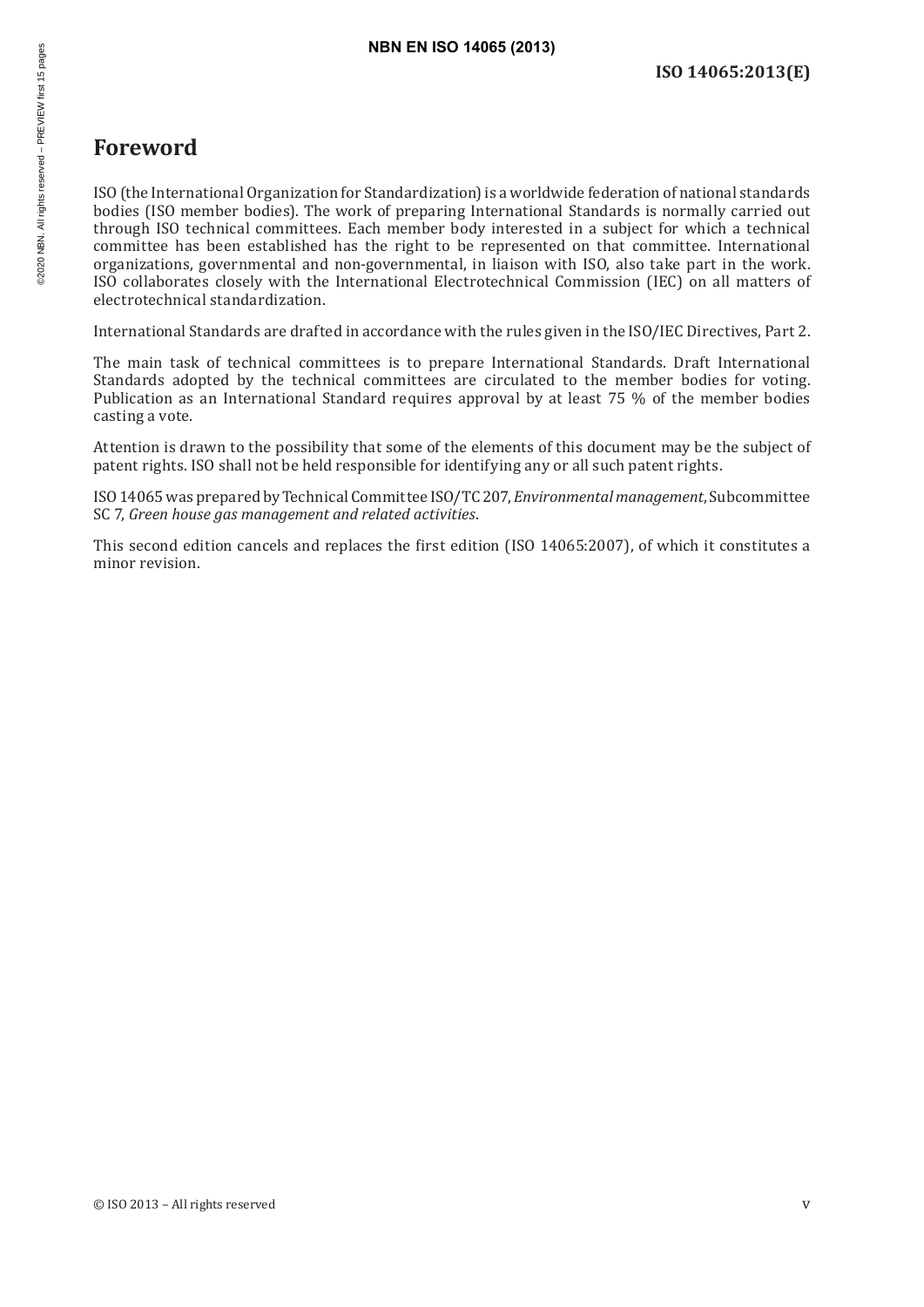#### **ISO 14065:2013(E)**

#### **Introduction**

Climate change has been identified as one of the greatest challenges facing nations, governments, business, and citizens for the coming decades. Climate change has implications for both human and natural systems and could lead to significant changes in resource use, production, and economic activity. In response, international, regional, national, and local initiatives are being developed and implemented to limit greenhouse gas (GHG) concentrations in the Earth's atmosphere. Such GHG initiatives rely on the quantification, monitoring, reporting, and verification of GHG emissions and/or removals. **NBN EN ISO 14065 (2013)**<br> **NBN EN ISO 14065 (2013)**<br> **ISO 14065:2013 (E)**<br> **Introduction**<br>
<br>
Climate change has been identified as one of the greatest chall<br>
business, and citizens for the coming decades. Climate change h

The overall aim of GHG validation or verification activities is to give confidence to all parties that rely upon a GHG assertion. The party making the GHG assertion is responsible for conformity with requirements of the relevant standard or GHG programme. The validation or verification body is responsible for completing an objective assessment and providing a validation or verification statement concerning the responsible party's GHG assertion based on evidence. This International Standard provides requirements for bodies that undertake GHG validation or verification using ISO 14064-3 or other relevant standards or specifications. It contains a number of principles that these bodies should be able to demonstrate and provides specific requirements that reflect these principles. General requirements relate to matters such as legal and contractual arrangements, responsibilities, the management of impartiality, and issues of liability and financing. Specific requirements include provisions related to structures, resource requirements and competencies, information and records management, validation and verification processes, appeals, complaints, and management systems.

This International Standard provides GHG programme administrators, regulators, and accreditors with a basis for assessing and recognizing the competence of validation and verification bodies. It can also be used in other ways, such as in peer assessment within groups of validation or of verification bodies or between such groups.

Figure 1 and Annex A show relationships between the application of this International Standard and ISO 14064-1, ISO 14064-2, ISO 14064-3, and ISO 14066.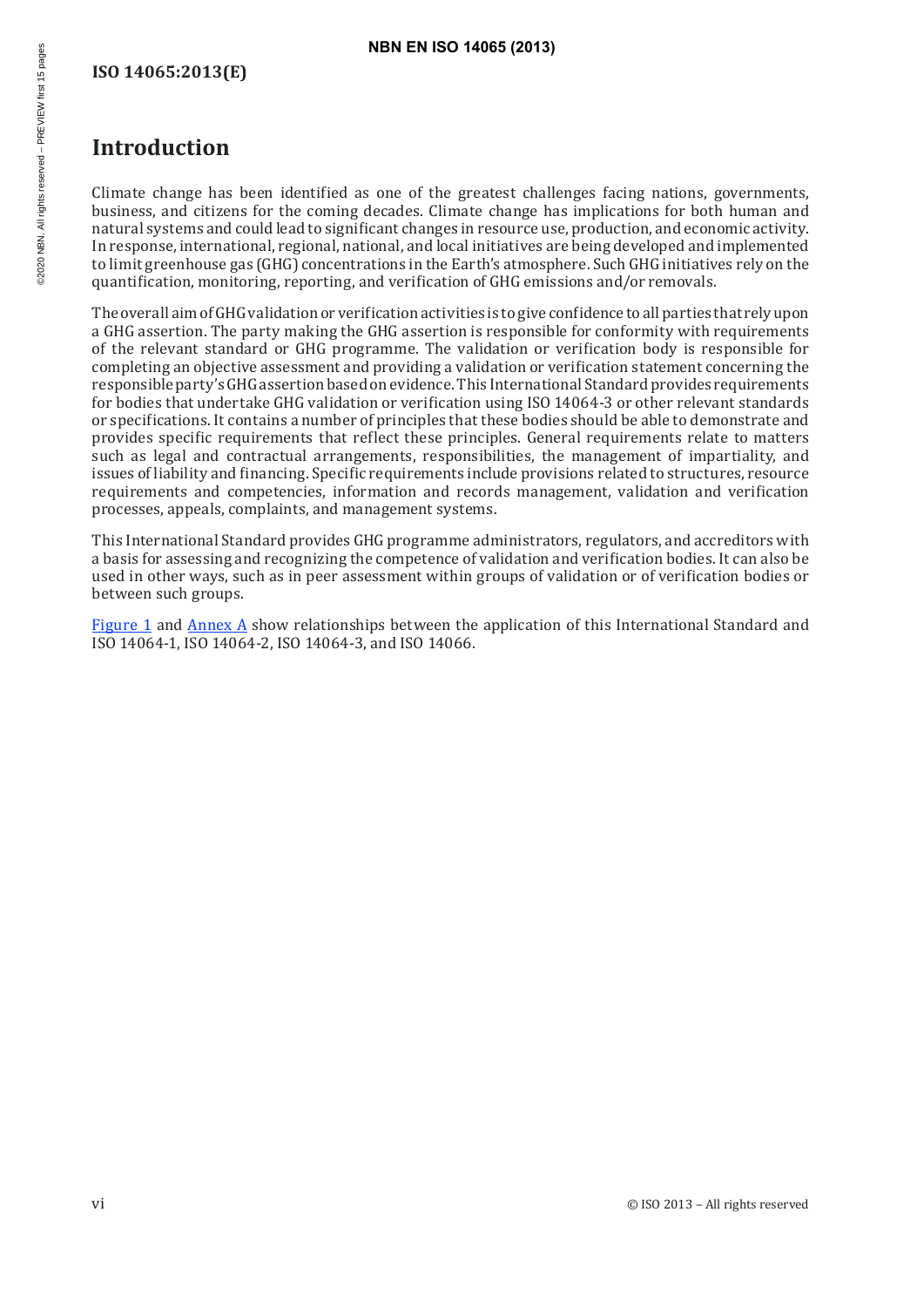

**Figure 1 — Framework for using ISO 14065 with ISO 14064-1, ISO 14064-2, ISO 14064-3, and ISO 14066**